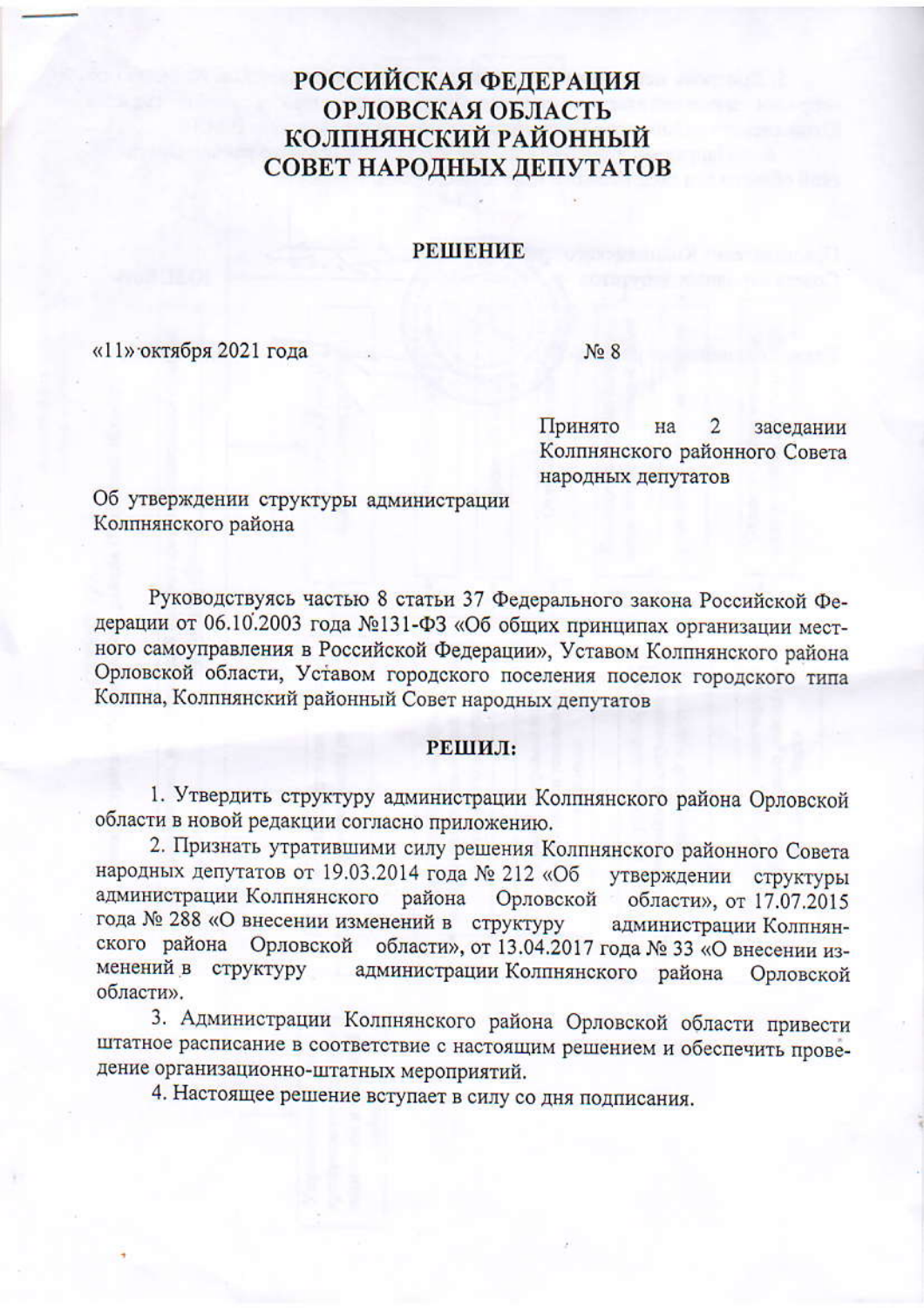5. Контроль исполнения настоящего решения возложить на комиссию по вопросам законодательства, правопорядка, охраны прав и свобод граждан Колпнянского районного Совета народных депутатов (Митяева Е.М.).

Направить принятое решение Главе Колпнянского района Орлов-6. ской области для подписания и дальнейшего обнародования.

Председатель Колпнянского районного. Совета народных депутатов **VORAGE** é AOIO Глава Колпнянского района

Ю.И. Боев

В.А. Громов